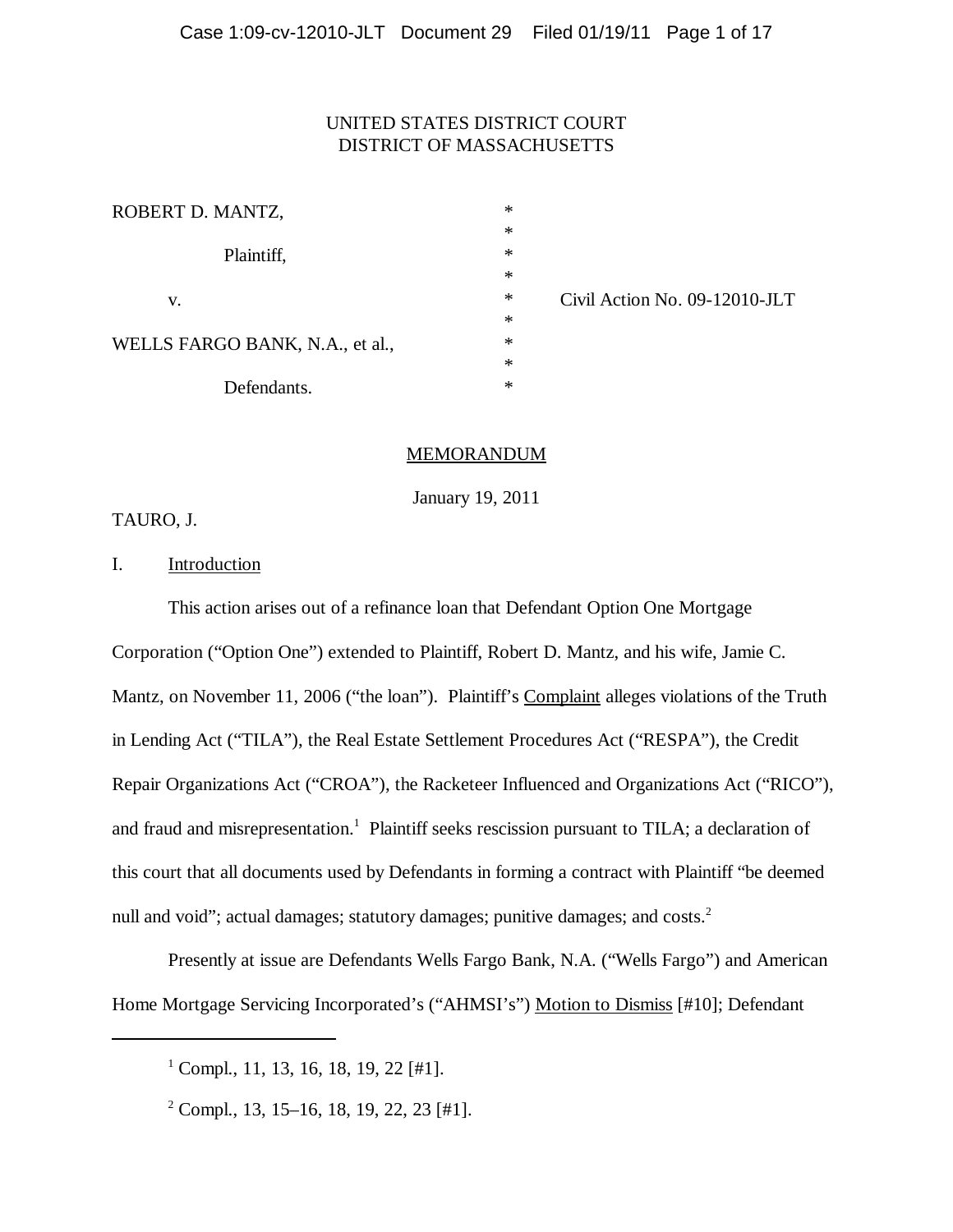#### Case 1:09-cv-12010-JLT Document 29 Filed 01/19/11 Page 2 of 17

Option One's Motion to Dismiss [#18]; Plaintiff's Cross Motion for Summary Judgment against Defendants Wells Fargo and AHSMI [#13]; and Plaintiff's Cross Motion for Summary Judgment against Defendant Option One [#20]. For the following reasons, Defendants Wells Fargo and AHMSI's Motion to Dismiss is ALLOWED; Defendant Option One's Motion to Dismiss is ALLOWED; and Plaintiff's Cross-Motions for Summary Judgment are DENIED.

### II. Background

# A. Factual Background<sup>3</sup>

In 2000, Plaintiff purchased a home in Medfield, Massachusetts.<sup>4</sup> In 2006, Plaintiff had a mortgage home loan through EMC Mortgage Corporation ("EMC") with monthly payments of \$2739 per month.<sup>5</sup> A 2006 licensed appraisal indicated the value of his home to be \$497,500.<sup>6</sup> In 2006, at the time of the credit transaction in question, Plaintiff owed EMC \$232,300 for the property, but he was unemployed and had no source of income.<sup>7</sup> The Mantzes lived on a single fixed income from Jamie Mantz's job as an ophthalmic medical technician.8

On or about September 9, 2006, as part of a Chapter 13 bankruptcy plan, Plaintiff

<sup>&</sup>lt;sup>3</sup> Because the issues analyzed here arise in the context of two Motions to Dismiss, this court presents the facts as they are related in Plaintiff's Complaint, Trans-Spec Truck Serv., Inc. v. Caterpillar, Inc., 524 F.3d 315, 321 (1st Cir. 2008), and construes those facts in the light most favorable to Plaintiff, see Pettengill v. Curtis, 584 F. Supp. 2d 348, 362 (D. Mass. 2008) (quoting Rodriguez-Ortiz v. Margo Caribe, Inc., 490 F.3d 92, 96 (1st Cir. 2007)).

<sup>4</sup> Compl. ¶ 19 [#1].

<sup>5</sup> Compl. ¶ 20 [#1].

 $6$  Compl.  $\P$  23 [#1].

 $7$  Compl.  $\P$  24 [#1].

<sup>8</sup> Compl. ¶ 28 [#1].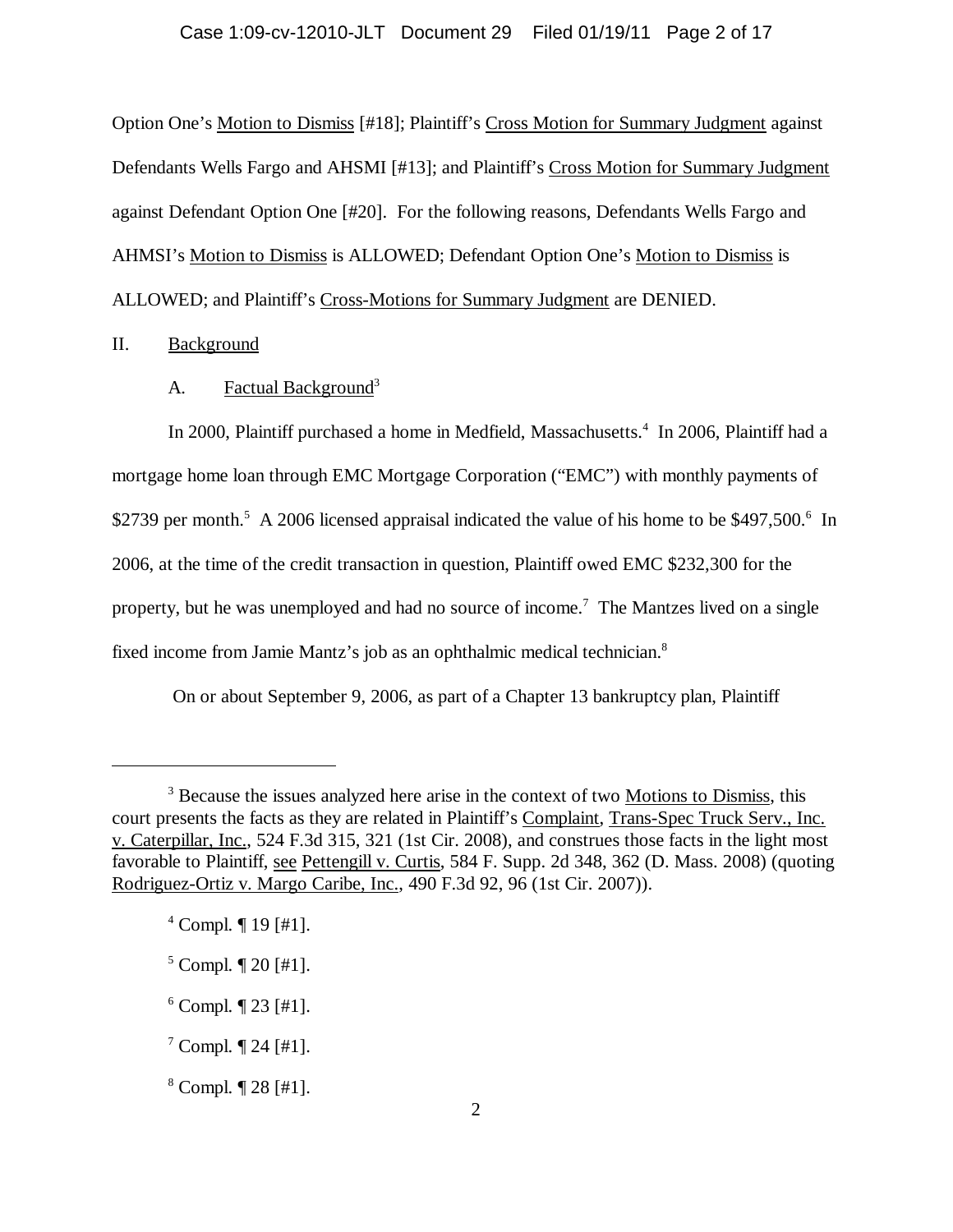### Case 1:09-cv-12010-JLT Document 29 Filed 01/19/11 Page 3 of 17

submitted a loan refinance application to Sunset Mortgage Corporation ("Sunset").<sup>9</sup> Sunset's representative, "Miss Uniacke,"10 indicated that Sunset and Defendant Option One agreed that Plaintiff and his wife should increase the amount of their prior home loan mortgage by approximately \$100,000.<sup>11</sup> At Sunset's direction, Plaintiff listed himself as the "co-borrower" and his wife as the "borrower."<sup>12</sup> Several documents clearly defined the Mantzes' income level and Plaintiff never tried to conceal or inflate their income level.<sup>13</sup>

Plaintiff has a high school education and had indicated repeatedly to Uniacke that he was not familiar with the procedures surrounding refinancing.<sup>14</sup> Plaintiff told Defendants that he was putting complete trust in them.15 Defendants never discussed or disclosed to Plaintiff the Yield Spread Premium prior to settlement.<sup>16</sup> Defendants also never discussed "stated income" prior to settlement and Plaintiff did not know the meaning of the phrase "stated income" at the time that he signed the document.<sup>17</sup> In fact, Plaintiff assumed that he was confirming the information on the

- $12$  Compl.  $\P\P$  27, 29 [#1].
- $13$  Compl.  $\P\P$  29, 30 [#1].
- <sup>14</sup> Compl.  $\P$  32 [#1].

 $9^9$  Compl.  $\P$  21, 26 [#1].

 $10$  Uniacke acted as the representative, broker, and chief loan underwriter of consumer credit transaction #0022553168. Compl. ¶ 31 [#1]. Plaintiff believes that Uniacke was a principal or partial owner of Sunset. Id.

 $11$  Compl.  $\P$  31 [#1].

<sup>&</sup>lt;sup>15</sup> Compl.  $\P$  32 [#1].

<sup>&</sup>lt;sup>16</sup> Compl.  $\P$  34 [#1].

<sup>&</sup>lt;sup>17</sup> Compl.  $\P$  35 [#1].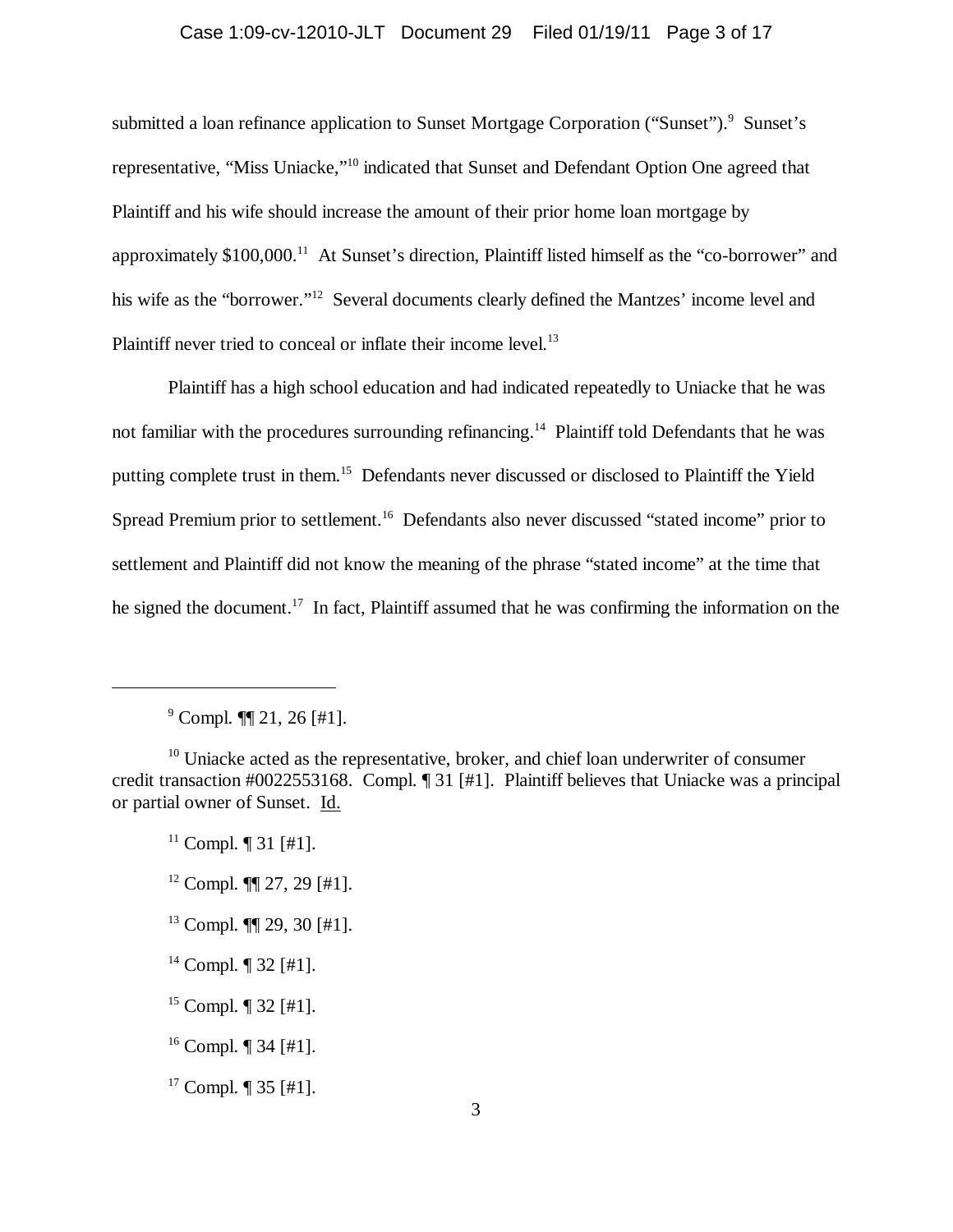#### Case 1:09-cv-12010-JLT Document 29 Filed 01/19/11 Page 4 of 17

income documents submitted with the refinance application.<sup>18</sup> To this day, Plaintiff has no knowledge of the level of income that Defendants misrepresented on his application to make the home loan refinance appear suitable for approval.<sup>19</sup>

Settlement proceedings occurred on November 15, 2006, and Plaintiff's home loan refinance transaction was assigned credit transaction number 0022553168.20 Plaintiff alleges that the documents signed on November 15, 2006 are void because they were procured through Defendants' fraud and misrepresentation.<sup>21</sup> Plaintiff further alleges that he only signed the documents because he might have lost his home if the refinance transaction did not occur.<sup>22</sup>

Since November 2006, Defendant Option One has failed to supply Plaintiff with required monthly billing statements.<sup>23</sup> In March 2007, Defendant AHMSI became the servicer of the loan and also failed to submit any scheduled monthly billing statements.<sup>24</sup> In addition, Plaintiff submitted many Qualified Written Requests ("QWRs") to Defendants to request specific information related to the true cost of the credit, but Defendants have failed to answer the requests.25

On September 18, 2008, Plaintiff sent proper notification that he was exercising his

- <sup>20</sup> Compl.  $\P$  38 [#1].
- <sup>21</sup> Compl.  $\P$  39 [#1].
- <sup>22</sup> Compl.  $\P$  40 [#1].
- <sup>23</sup> Compl.  $\P$  41 [#1].
- <sup>24</sup> Compl.  $\P$  42 [#1].
- <sup>25</sup> Compl.  $\P$  44 [#1].

 $18$  Compl.  $\P$  35 [#1].

<sup>&</sup>lt;sup>19</sup> Compl.  $\P$  36 [#1].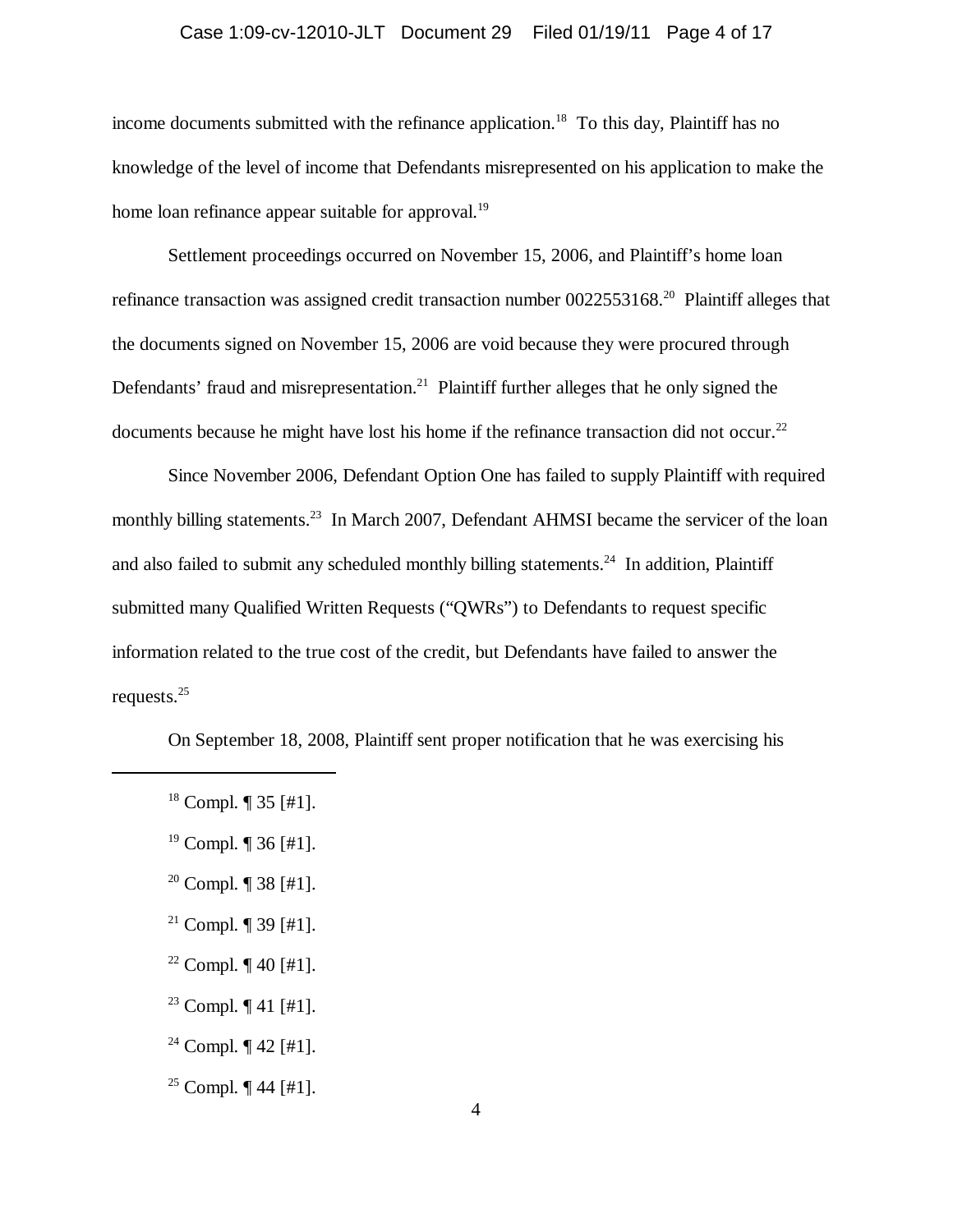# Case 1:09-cv-12010-JLT Document 29 Filed 01/19/11 Page 5 of 17

extended right-to-cancel on credit transaction number 0022553168<sup>26</sup> On September 22, 2008, Defendants Wells Fargo and Option One received Plaintiff's notice to cancel/rescind.<sup>27</sup> To date, Defendants have received four separate letters of notification that Plaintiff has exercised his extended right-to-cancel.<sup>28</sup>

Plaintiff alleges that Defendants violated their fiduciary duties to Plaintiff because it was clear that Plaintiff would not be able to sustain the monthly home loan payment.<sup>29</sup>

B. Procedural Background

Plaintiff filed his Complaint in this case on November 17, 2009.

Approximately a year and a half earlier, on June 27, 2008, Plaintiff and his wife filed a lawsuit against Defendant Wells Fargo in Massachusetts Superior Court, Norfolk County.<sup>30</sup> Plaintiff asserted violations of TILA and RESPA and sought rescission of the mortgage loan.<sup>31</sup> Plaintiff also alleged that Wells Fargo "participated in unscrupulous predatory home loan practices with the intent to dispossess the plaintiffs of their home and defraud them of the substantial equity therein."32

<sup>29</sup> Compl.  $\P$  47 [#1]. For example, the scheduled home loan payments alone were more than fifty-five percent of Plaintiff's debt-to-income ratio at the time of approval and settlement. Compl. ¶ 47 [#1].

<sup>30</sup> See Def. Option One Mortgage Corporation's Addendum Mem. Supp. Mot. Dismiss, Ex. A [#27] [hereinafter Option One Addendum].

 $31$  See Option One Addendum, Ex. A [#27].

 $32$  Option One Addendum, Ex. A [#27].

<sup>&</sup>lt;sup>26</sup> Compl.  $\P$  45 [#1].

<sup>&</sup>lt;sup>27</sup> Compl.  $\P$  45 [#1].

<sup>&</sup>lt;sup>28</sup> Compl.  $\P$  46 [#1].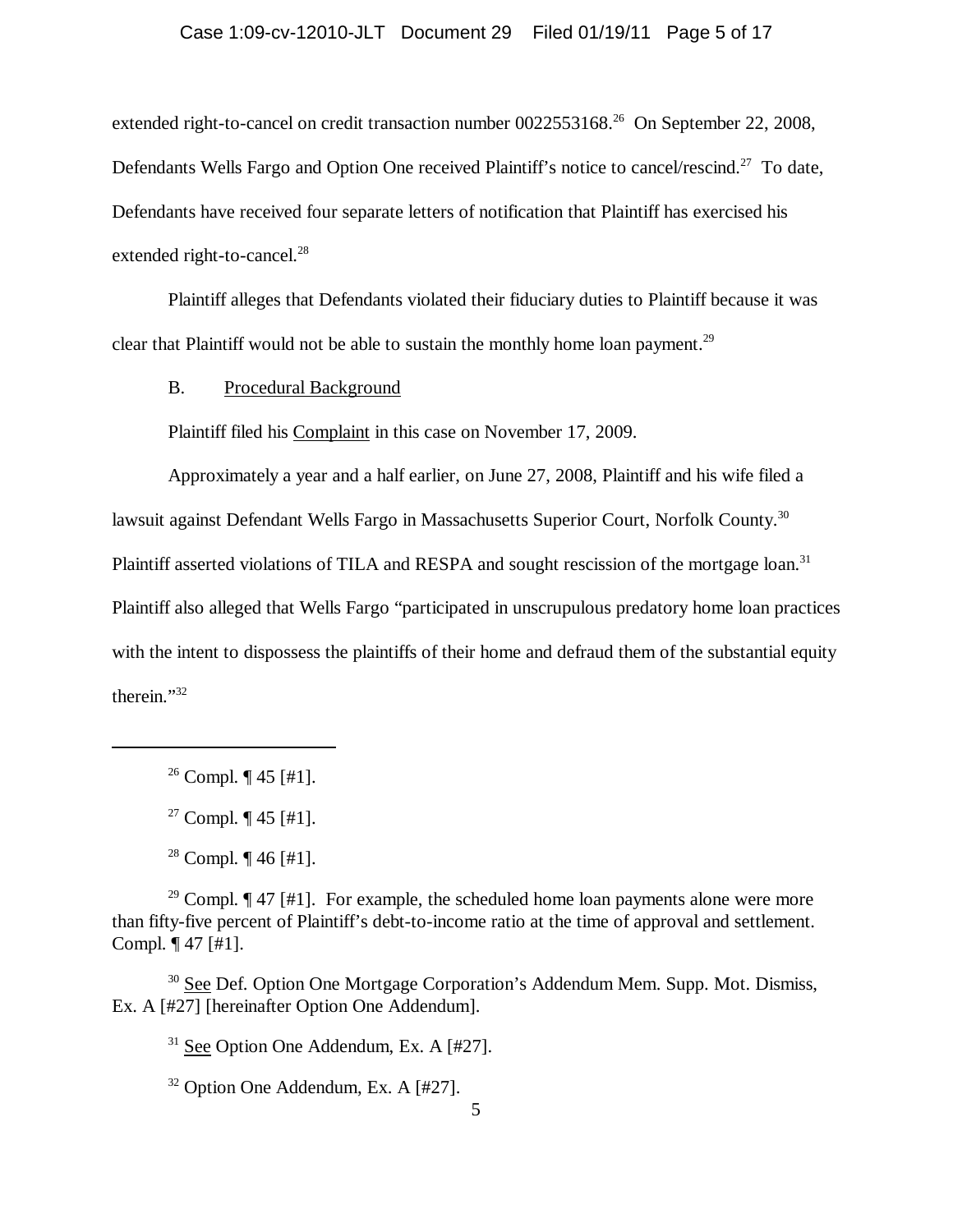In the state court case, Plaintiff refused to answer interrogatories concerning his rescission claim. Defendant Wells Fargo filed a Motion to Compel Plaintiffs to Produce Further Answers to Interrogatories,  $33$  which the Superior Court allowed.<sup>34</sup>

Plaintiff never provided supplemental answers to the interrogatories, and on October 18, 2010, the Superior Court dismissed Plaintiff's case with prejudice.<sup>35</sup>

### III. Discussion

- A. Counts One and Two: TILA
	- 1. Res Judicata

The doctrine of res judicata provides that federal courts must "give the same preclusive effect to state court judgments that those judgments would be given in the courts of the State from which the judgments emerged."36 The elements necessary to establish res judicata and thereby preclude relitigation are "'[1] identity of cause of action and issues, [2] the same parties, and [3] judgment on the merits by a court of competent jurisdiction.'"37

Regarding the first element, the doctrine of res judicata applies to claims that derive from

 $33$  Def. Wells Fargo Bank, N.A.'s Supplemental Mem. Supp. Its Mot. Dismiss & Opp'n Pls.' Cross Mot. Summ. J., Ex. C [#26] [hereinafter Wells Fargo Supplemental Mem.].

<sup>34</sup> See Wells Fargo Supplemental Mem., Ex. D [#26].

<sup>35</sup> See Wells Fargo Supplemental Mem., Ex. I [#26].

<sup>36</sup> Kremer v. Chem. Constr. Corp., 456 U.S. 461, 466 (1982); see Cruz v. Melecio, 204 F.3d 14, 18 (1st Cir. 2000).

 $37$  Almeida v. Travelers Ins. Co., 383 Mass. 226, 229 (1981) (quoting Franklin v. N. Weymouth Coop. Bank, 283 Mass. 275, 280 (1933)).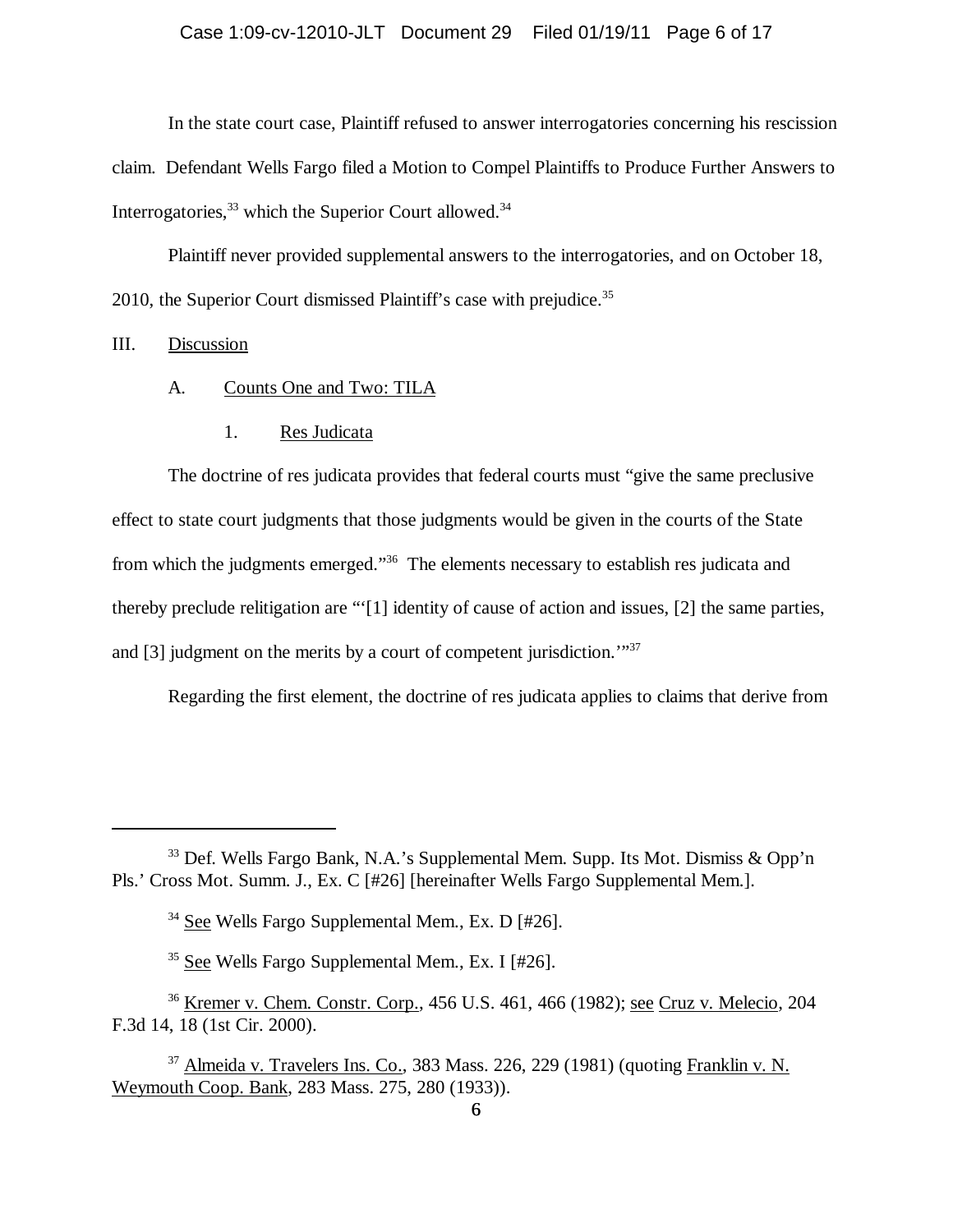#### Case 1:09-cv-12010-JLT Document 29 Filed 01/19/11 Page 7 of 17

the "'same transaction or series of connected transactions.'"38 The doctrine of res judicata applies even if a party "is prepared in a second action to present different evidence or legal theories to support his claim, or seeks different remedies."<sup>39</sup> With respect to the second element, the doctrine of res judicata may still apply even if the parties in the two lawsuits are not the same, as long as the non-similar party in the second lawsuit is in privity with a party in the first lawsuit.<sup>40</sup> The requirement of privity is met if the party asserting res judicata has succeeded to the interest in the property of a party that prevailed in a prior action.<sup>41</sup> Finally, regarding the third element, a judgment of dismissal "for failure to answer interrogatories . . . operate[s] with full preclusive effect."42 Similarly, a dismissal "with prejudice"constitutes "'an adjudication on the merits as fully and completely as if the order had been entered after trial."<sup>43</sup>

Here, the doctrine of res judicata bars relitigation of Counts One and Two against Defendant Wells Fargo. First, Counts One and Two assert the same cause of action as the fifth count in the state court action because the claims in both cases arise out of the same loan, and

<sup>39</sup> Heacock v. Heacock, 402 Mass. 21, 24 (1988); Charlette v. Charlette Bros. Foundry, Inc., 59 Mass. App. Ct. 34, 44 (2003).

 $40$  See Kobrin v. Bd. of Registration in Med., 444 Mass. 837, 843 (2005).

<sup>41</sup> See Diep Bui v. Ha T. Ma, 62 Mass. App. Ct. 553, 561–62 (2004) (" $[A]$  successor in interest of property that is the subject of a pending action to which his transferor is a party is bound by and entitled to the benefits of the rules of res judicata to the same extent as his transferor . . . .'" (quoting Restatement (Second) of Judgments § 44 (1982))).

42 Porter v. Ackerman, 380 Mass. 936, 936 (1980).

43 Bagley v. Moxley, 407 Mass. 633, 637 (1990) (quoting Boyd v. Jamaica Plain Co-Operative Bank, 7 Mass. App. Ct. 153, 157 n.8 (1979)).

<sup>&</sup>lt;sup>38</sup> Dawe v. Capital One Bank, 456 F. Supp. 2d 236, 240 (D. Mass. 2006) (quoting Saint Louis v. Baystate Med. Ctr., Inc., 30 Mass. App. Ct. 393, 399 (1991)).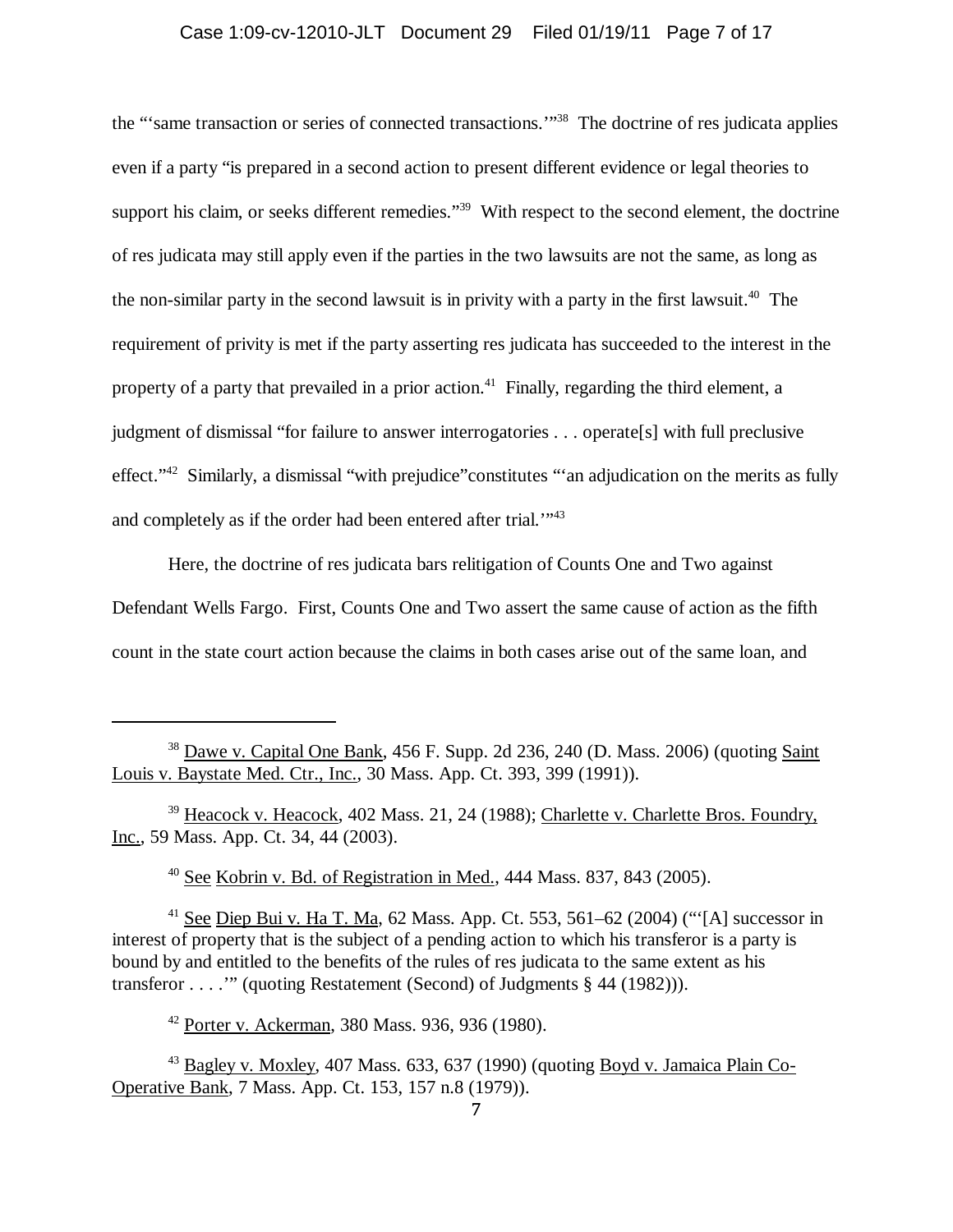#### Case 1:09-cv-12010-JLT Document 29 Filed 01/19/11 Page 8 of 17

they seek the same relief (rescission) under TILA.<sup>44</sup> That Plaintiff has articulated allegations and legal theories here that do not appear in his state court complaint is immaterial for res judicata purposes.45 Second, the parties in the state court action (Plaintiff, his wife, and Defendant Wells Fargo) are the same as the parties in this action. Third, the Superior Court properly had jurisdiction over the state court action and issued a judgment on the merits. The Superior Court's dismissal "with prejudice" for failure to answer interrogatories has full preclusive effect.<sup>46</sup>

Counts One and Two must also be dismissed against Defendant Option One. The analysis of the first and third res judicata elements remain the same for Plaintiff's claims against Defendant Option One. With respect to the second element, Defendant Option One, although not a party to the state case, was in privity with Defendant Wells Fargo. Defendant Option One originated the loan at issue and assigned the mortgage to Wells Fargo, which puts the two Parties in privity.<sup>47</sup>

### 2. TILA Statute of Limitations

Counts One and Two must also be dismissed against Defendant AHMSI because the claims are time-barred by the applicable statutes of limitations. Under TILA, claims for damages must be brought within one year from the date of the alleged violation.<sup>48</sup> Additionally, TILA provides a borrower who refinances a mortgage on his or her principal dwelling a limited right to

<sup>&</sup>lt;sup>44</sup> See Option One Addendum, Ex. A  $[#27]$  (asserting Count Five in the state court action "for violations of The Truth In Lending Act [sic] (TILA) regulations"); Dawe, 456 F. Supp. 2d at 240.

<sup>45</sup> See Heacock, 402 Mass. at 24; Charlette, 59 Mass. App. Ct. at 44.

<sup>46</sup> See Bagley, 407 Mass. at 637; Porter, 380 Mass. at 936.

<sup>&</sup>lt;sup>47</sup> See Option One Addendum, Ex. D [#27]; see also Diep Bui, 62 Mass. App. Ct. at 561–62.

<sup>48 15</sup> U.S.C. § 1640(e); Belini v. Wash. Mut. Bank, FA, 412 F.3d 17, 26 (1st Cir. 2005).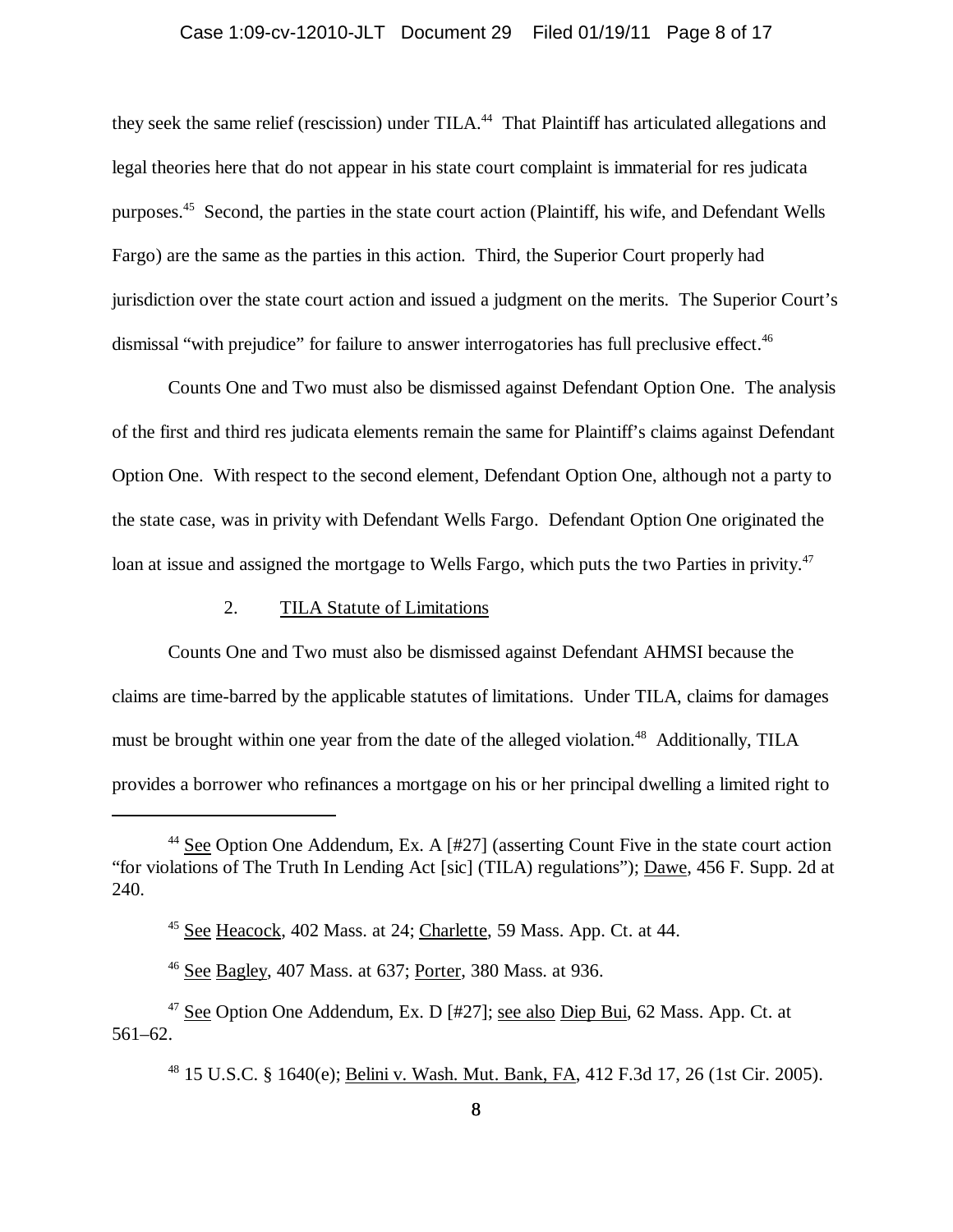### Case 1:09-cv-12010-JLT Document 29 Filed 01/19/11 Page 9 of 17

rescind the transaction.<sup>49</sup> If the borrower does not receive adequate notice of the statutory right to rescind, the rescission period is extended for three years from the date of the closing.<sup>50</sup> This three-year period is a rigid deadline.<sup>51</sup>

Here, Plaintiff's claims under Counts One and Two are time-barred. The loan closing occurred on November 15, 2006.<sup>52</sup> Defendants received the right of rescission notice on September 22, 2008, so the statute of limitations for Count Two began to run twenty days later, on October 16, 2008.<sup>53</sup> Plaintiff's claim for damages under Count Two thus expired on October 16, 2009. Regarding Count One, viewing the evidence in the light most favorable to Plaintiff and assuming that Plaintiff did not receive the required TILA disclosures, Plaintiff's claim for damages expired on November 15, 2007 and his rescission right expired on November 15, 2009. Because Plaintiff did not file this action until November 17, 2009, his claims under TILA had expired.

B. Count Three: RESPA

 $50$  12 C.F.R. § 226.15(a)(3).

 $<sup>51</sup>$  See 15 U.S.C. § 1635(f) ("An obligor's right of rescission shall expire three years after</sup> the date of consummation of the transaction or upon the sale of the property, whichever occurs first, notwithstanding the fact that the information and forms required under this section or any other disclosures required under this chapter have not been delivered to the obligor . . . ."); Beach v. Ocwen Fed. Bank, 523 U.S. 410, 412 (1998) ("[Section] 1635(f) completely extinguishes the right of rescission at the end of the 3-year period.").

52 Compl. ¶ 38 [#1].

53 See Belini, 412 F.3d at 26 ("The 'date of the occurrence of the violation,' here, is at the earliest the date that [defendant] received [plaintiffs'] notice of rescission; in truth, the date of that occurrence is likely twenty days later, when [defendant's] time for responding to that notice had expired." (citing Smith v. Fid. Consumer Disc. Co., 898 F.2d 896, 903 (3d Cir. 1989))).

 $49$  15 U.S.C. § 1635(a) (explaining that such a borrower "shall have the right to rescind the transaction until midnight of the third business day following the consummation of the transaction or the delivery of the information and rescission forms . . . , whichever is later").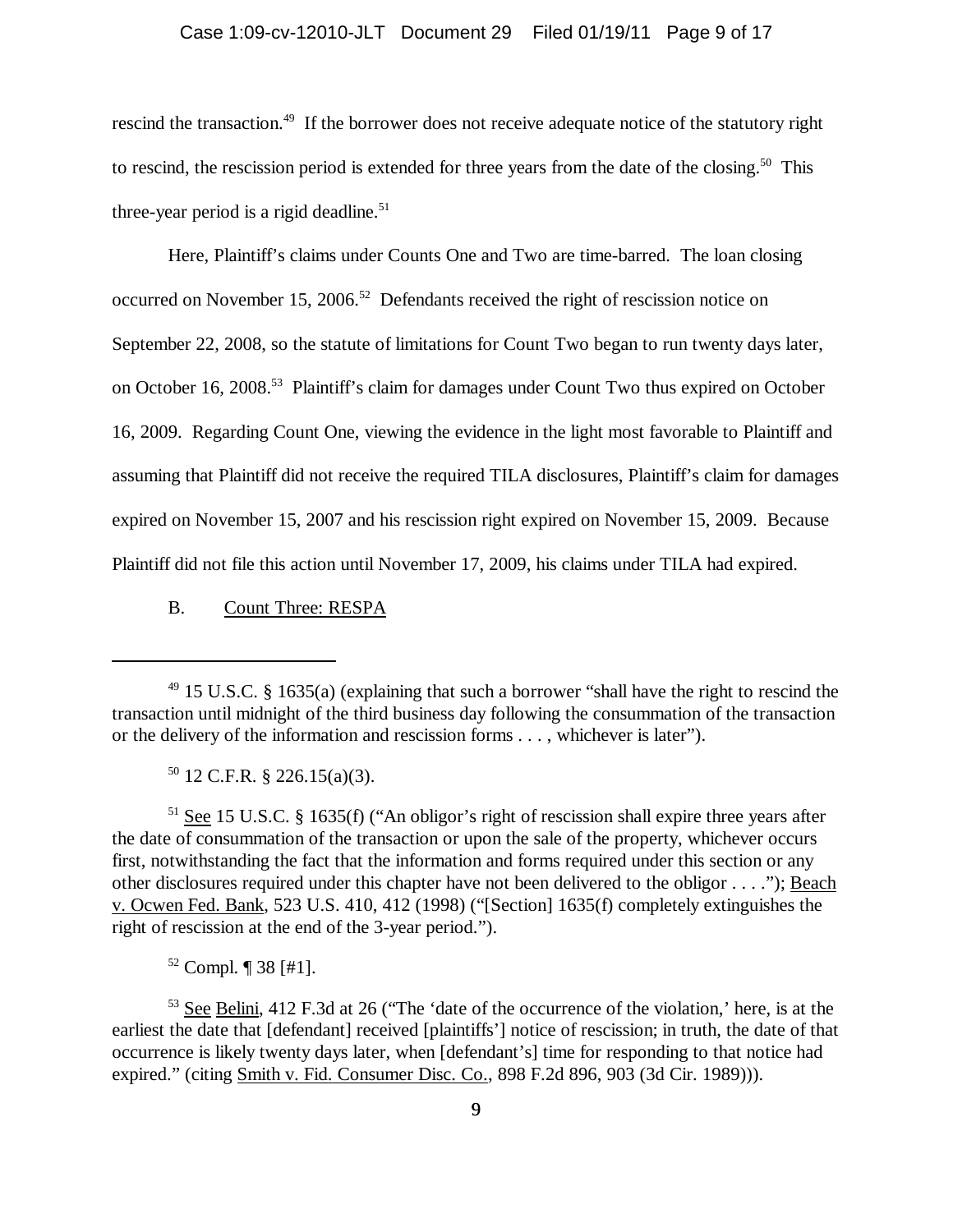### 1. Res Judicata

As described above, Count Three must be dismissed against Defendants Wells Fargo and Option One as a matter of res judicata. The analysis of all elements remains the same, except that Count Three of this action and the seventh count of the state court action seek the same relief under RESPA.54

### 2. RESPA Statute of Limitations

Count Three must also be dismissed as against Defendant AHMSI. Claims under RESPA must be brought within one year of the date of the occurrence of the violation of Section 2607.<sup>55</sup> Plaintiff's claim under Section 2607 expired one year from the date of the loan, November 15, 2007. Plaintiff's claim therefore expired on November 15, 2009, and Plaintiff did not file this action until November 17, 2009.

3. 12 U.S.C. § 2605

Plaintiff also asserts a claim against Defendant AHMSI under Section 2605 of RESPA.

Section 2605 requires mortgage loan servicers who receive a "qualified written request"

("QWR") for action or information from a borrower to respond and, if necessary, to act within

statutorily mandated periods of time.<sup>56</sup> RESPA defines a QWR as

a written correspondence, other than notice on a payment coupon or other payment medium supplied by the servicer, that—

(i) includes, or otherwise enables the servicer to identify, the name and account of the

 $54$  See Option One Addendum, Ex. A [#27] (asserting Count Seven in the state court action "for violations of the Real Estate Settlement Procedures Act (RESPA) regulations").

<sup>55 12</sup> U.S.C. § 2614.

 $56$  Id. § 2605(e)(1)–(2).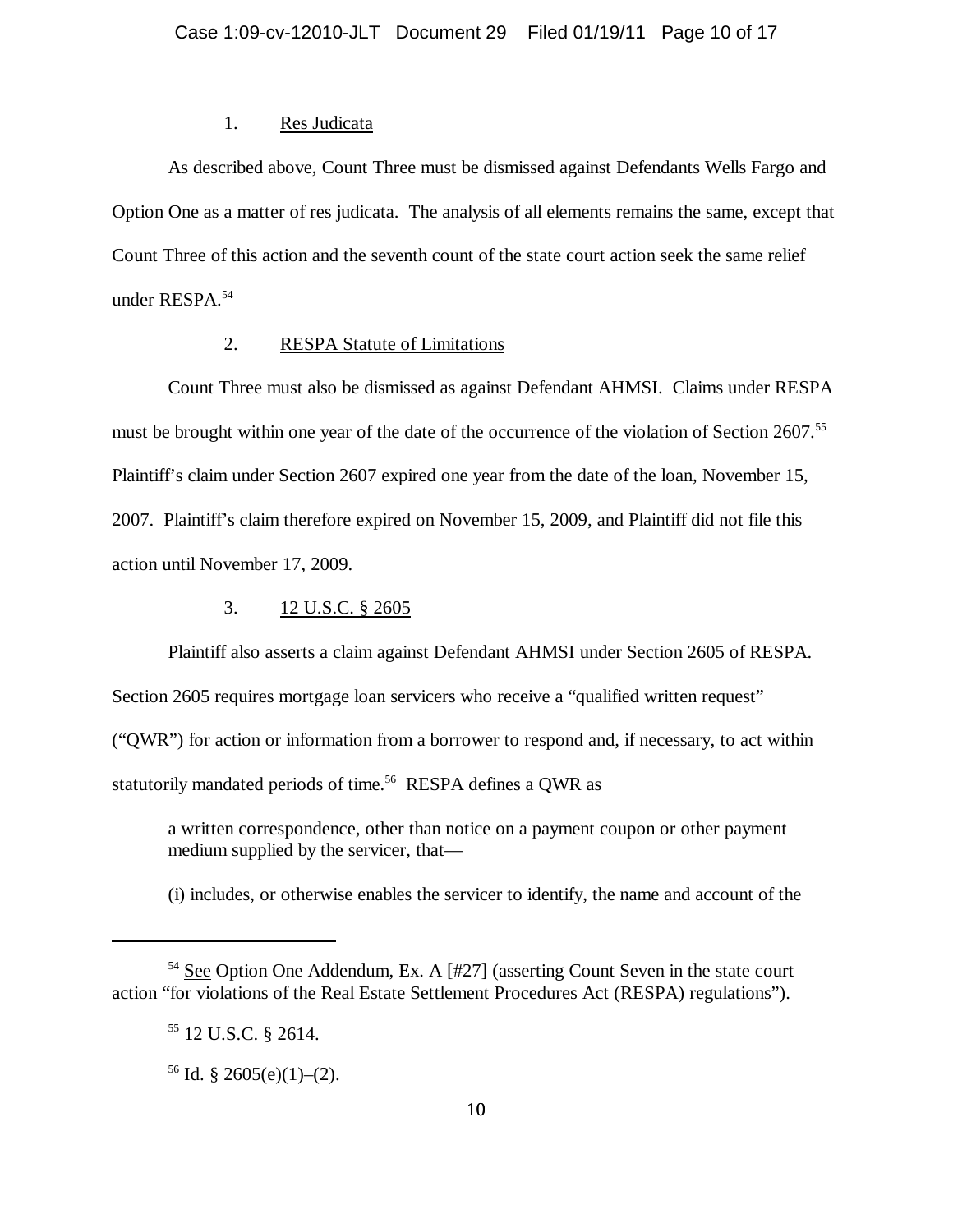### borrower; and

(ii) includes a statement of the reasons for the belief of the borrower, to the extent applicable, that the account is in error or provides sufficient detail to the servicer regarding other information sought by the borrower.<sup>57</sup>

Some courts have held that a plaintiff who alleges a violation of this provision must assert to whom the request was made, when the request was made, how the defendant failed to respond to the request, whether the statutory period for responding has elapsed, and whether the defendant meets the statutory definition of a servicer.<sup>58</sup> Other courts have held that "alleging a breach of RESPA duties alone does not state a claim under RESPA. Plaintiffs must, at a minimum, also allege that the breach resulted in actual damages."59 Because the First Circuit has not opined on pleading requirements under Section 2605, this court adopts the abovementioned requirements.

Here, Plaintiff has not pled sufficient facts to support his claim under Section 2605 of RESPA. Plaintiff alleges that Defendant AHMSI violated Section 2605 by "failing to acknowledge Qualified Written Requests within the required time allowed and/or failing to specifically respond to the specific requests denoted in the aforementioned Qualified Written Requests."60 But Plaintiff does not plead his claim under Section 2605 with any greater specificity. Indeed, Plaintiff does not specify when he sent the QWRs, nor does he claim that the

58 See, e.g., Delino v. Platinum Cmty. Bank, 628 F. Supp. 2d 1226, 1231–32 (S.D. Cal. 2009).

 $60$  Compl.  $\P$  71 [#1].

 $57$  Id. § 2606(e)(1)(B).

<sup>59</sup> Hutchinson v. Del. Sav. Bank FSB, 410 F. Supp. 2d 374, 383 (D.N.J. 2006) (citing 12 U.S.C. § 2605(f)(1)(A); Cortez v. Keystone Bank, No. 98-2457, 2000 U.S. Dist. LEXIS 5705, at \*40 (E.D. Pa. May 2, 2000)); see, e.g., Reynoso v. Paul Fin., LLC, No. 09-3225, 2009 WL 3833298, at \*7 (N.D. Cal. Nov. 16, 2009).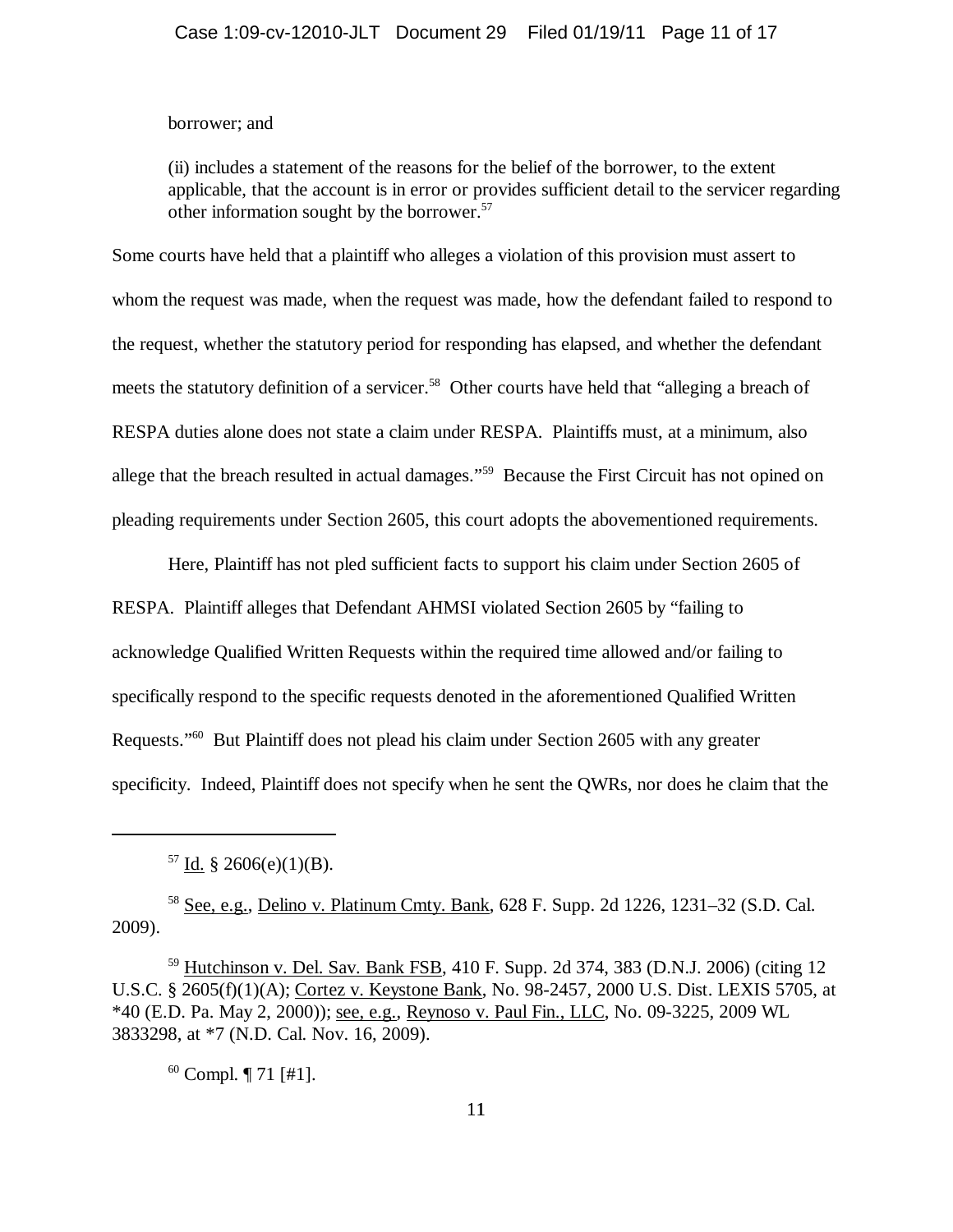alleged failure to respond to the QWRs resulted in actual damages. For these reasons, Plaintiff's claim against Defendant AHMSI under Section 2605 fails to state a claim upon which relief may be granted and must also be dismissed.<sup>61</sup>

# C. Count Four: CROA

Count Four, Plaintiff's claim under CROA, also fails to state a claim upon which relief

may be granted. $62$  CROA governs transactions that involve credit repair organizations.  $63$ 

Pursuant to CROA, the term "credit repair organization"

means any person who uses any instrumentality of interstate commerce or the mails to sell, provide, or perform (or represent that such person can or will sell, provide, or perform) any service, in return for the payment of money or other valuable consideration, for the express or implied purpose of—

(i) improving any consumer's credit record, credit history, or credit rating; or

(ii) providing advice or assistance to any consumer with regard to any activity or service described in clause (I); and

. . . does not include—

. . .

(ii) any creditor (as defined in section 103 of the Truth in Lending Act  $\dots$ ), with respect to any consumer, to the extent the creditor is assisting the consumer to restructure any debt owed by the consumer to the creditor.<sup>64</sup>

Section 103 of TILA defines a "creditor" as

a person who both (1) regularly extends, whether in connection with loans, sales of

 $61$  See Fed. R. Civ. P. 12(b)(6).

 $62$  See id.

63 See 15 U.S.C. § 1679(b).

 $64$  Id. § 1679a(3); see also Tejada v. Countrywide Home Loans, Inc., No. 08-61992, 2009 WL 2046141, at \*3 (S.D. Fla. 2009) (citing Hillis v. Equifax Consumer Servs., Inc., 237 F.R.D. 491, 511 (N.D. Ga. 2006)).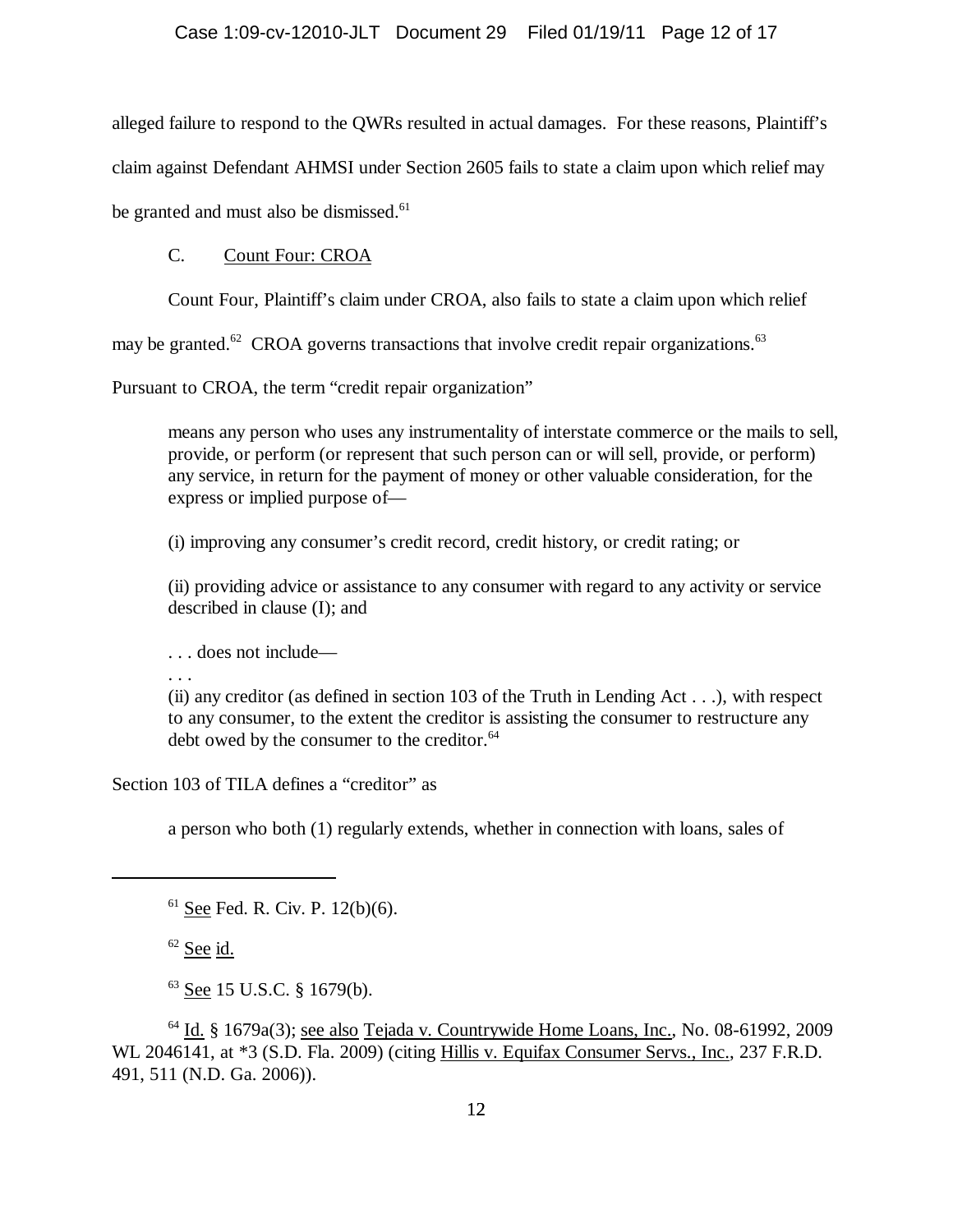property or services, or otherwise, consumer credit which is payable by agreement in more than four installments or for which the payment of a finance charge is or may be required, and (2) is the person to whom the debt arising from the consumer credit transaction is initially payable on the face of the evidence of indebtedness or, if there is no such evidence of indebtedness, by agreement.<sup>65</sup>

Here, Count Four must fail because none of the Defendants fall within the definition of a "credit repair organization," even under Plaintiff's description of each Defendant.<sup>66</sup> Moreover, Defendants all fall within the statutory exception for "creditors."67

D. Count Five: Fraud and Misrepresentation

As described above, Count Five must be dismissed as against Defendants Wells Fargo and Option One as a matter of res judicata. Although Plaintiff's state-court complaint did not allege "fraud and misrepresentation" as a specific count, Plaintiff's claim for fraud and misrepresentation here relies on the "'same transaction or series of connected transactions"<sup>68</sup> as his state-court TILA and RESPA claims.

Count Five must also be dismissed as against Defendant AHMSI because the claim is time-barred. Massachusetts law provides a three-year statute of limitations for "actions of tort, actions of contract to recover for personal injuries, and actions of replevin."69 This statute of limitations also applies to claims of fraud and misrepresentation.<sup>70</sup>

- 66 See Cmpl. ¶¶ 13, 15, 17 [#1].
- $67$  See Cmpl.  $\P\P$  13, 15, 17 [#1].
- $68$  Dawe, 456 F. Supp. 2d at 240 (quoting Saint Louis, 30 Mass. App. Ct. at 399).
- 69 Mass. Gen. Laws ch. 260 § 2A.
- <sup>70</sup> See, e.g., Albrecht v. Clifford, 436 Mass. 706, 71–16 (2002).

 $65$  15 U.S.C. § 1602(g).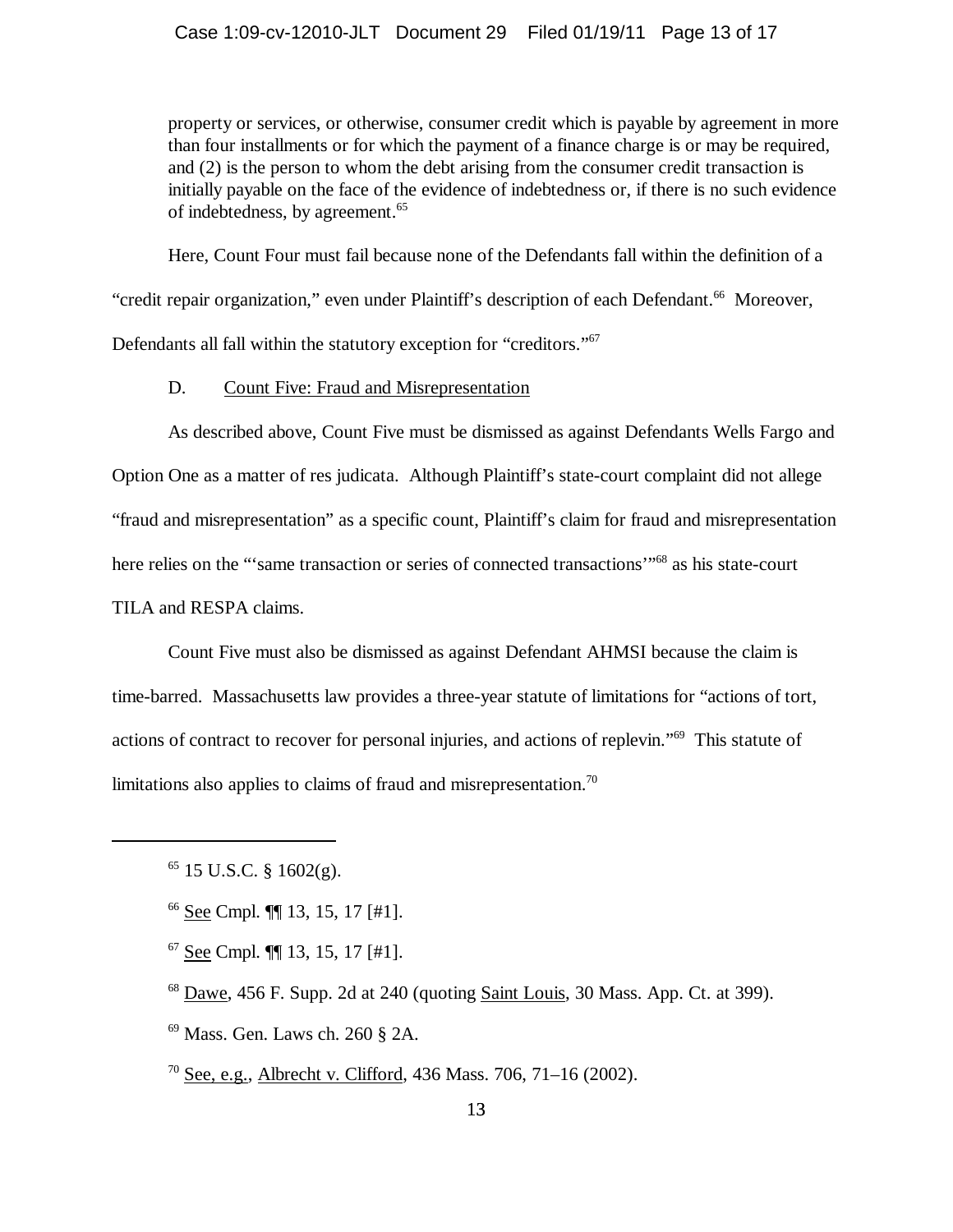This statute of limitations begins to run "'when a plaintiff discovers, or any earlier date when she should reasonably have discovered, that she has been harmed or may have been harmed by the defendant's conduct.'"<sup>71</sup> In the context of mortgage loan transactions, the statute of limitations on fraud claims begins to run on the date of the closing, as potential plaintiffs are on notice for fraud when they sign loan documents.<sup>72</sup>

Here, the three-year statute of limitations applies to Plaintiff's fraud and misrepresentation claim. As the loan transaction occurred on November 15, 2006, Plaintiff was on notice on that day of any alleged fraud or misrepresentation.<sup>73</sup> For that reason, Plaintiff's fraud and misrepresentation claimed had expired by November 17, 2009, and Count Five must be dismissed as against Defendant AHMSI.

### E. Count Six: RICO

Count Six, which alleges a violation of RICO, must be dismissed for failing to allege the requisite elements of a RICO violation. To state a claim for a civil RICO violation, "a plaintiff must allege each of the four elements required by the statute: '(1) conduct (2) of an enterprise (3) through a pattern (4) of racketeering activity. $\mathbb{R}^{74}$  A plaintiff must allege each of these elements

 $71$  Epstein v. C.R. Bard, Inc., 460 F.3d 183, 187 (1st Cir. 2006) (quoting Bowen v. Eli Lilly & Co., 408 Mass. 204, 205 (1990)).

 $72$  See Salois v. Dime Sav. Bank, FSB, 128 F.3d 20, 26 (1st Cir. 1997) (citing Salois v. Dime Sav. Bank, 1996 U.S. Dist. LEXIS 21901, at \*14 (D. Mass. Nov. 13, 1996)); see also id. at 26 n.10 ("[U]nder Massachusetts law, 'one who signs a writing that is designed to serve as a legal document . . . is presumed to know its contents.'" (omission in original) (internal citations omitted)).

<sup>73</sup> See Salois, 128 F.3d at 26.

<sup>&</sup>lt;sup>74</sup> Feinstein v. Resolution Trust Corp., 942 F.2d 34, 41 (1st Cir. 1991) (citing Sedima, S.P.R.L. v. Imrex Co., 473 U.S. 479, 496 (1985)); see 18 U.S.C. § 1962.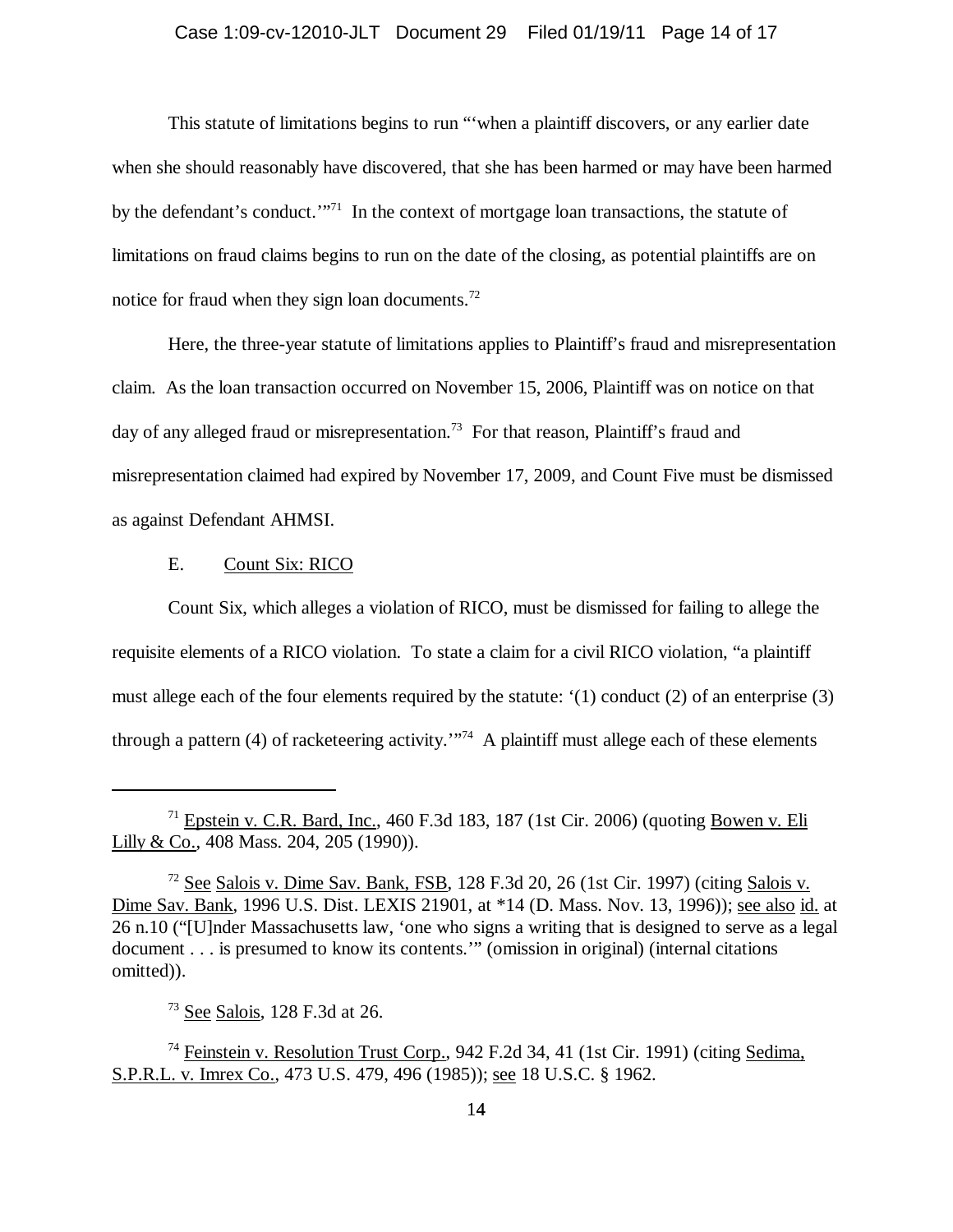with particularity.<sup>75</sup>

An "enterprise" under RICO consists of "any individual, partnership, corporation, association, or other legal entity, and any union or group of individuals associated in fact although not a legal entity."<sup>76</sup> A "pattern" under RICO "requires at least two acts of racketeering activity,"77 and those acts must be "both 'related' and 'amount to or pose a threat of continued criminal activity.'"78 Finally, "racketeering activity" can refer to any of a number of activities, including mail fraud.79

Here, Plaintiff has not properly pled the alleged RICO violation. First, Plaintiff has not pled "enterprise" among Defendants. In the Complaint, Plaintiff explains that Defendant Option One originated the note and then assigned it to Defendant Wells Fargo, and Defendant AHMSI is the current servicer of the note.<sup>80</sup> Plaintiff does not allege that either Defendant Wells Fargo or Defendant AHMSI was involved in the origination of the note. Accordingly, Plaintiff has not pled

<sup>75</sup> See N. Bridge Assocs., Inc. v. Boldt, 274 F.3d 38, 43 (1st Cir. 2001) ("'It is not enough for a plaintiff to file a RICO claim, chant the statutory mantra, and leave the identification of predicate acts to the time of trial.'" (quoting Feinstein, 942 F.2d at 42)); Fed. R. Civ. P. 9(b) ("In alleging fraud or mistake, a party must state with particularity the circumstances constituting fraud or mistake."); see also Ahmed v. Rosenblatt, 118 F.3d 886, 889 (1st Cir. 1997) ("Failure to plead predicate acts adequately is enough to sink [a] RICO claim.").

 $76$  18 U.S.C. § 1961(4).

 $77$  Id. § 1961(5); see id. § 1962.

<sup>78</sup> Schultz v. Rhode Island Hosp. Trust Nat'l Bank, N.A., 94 F.3d 721, 731 (1st Cir. 1996) ("In other words, a RICO pattern consists of 'continuity plus relationship.'" (quoting Sousa v. BP Oil, Inc., 1995 U.S. Dist. LEXIS 20961, 1995 WL 842003, at \*13 (D. Mass. 1995))).

<sup>&</sup>lt;sup>79</sup> See 18 U.S.C. § 1961(1) ("'[R]acketeering activity' means . . . any act which is indictable under  $\dots$  [18 U.S.C. §] 1341 (relating to mail fraud)  $\dots$  .").

<sup>80</sup> See Compl. ¶¶ 13, 15, 17 [#1].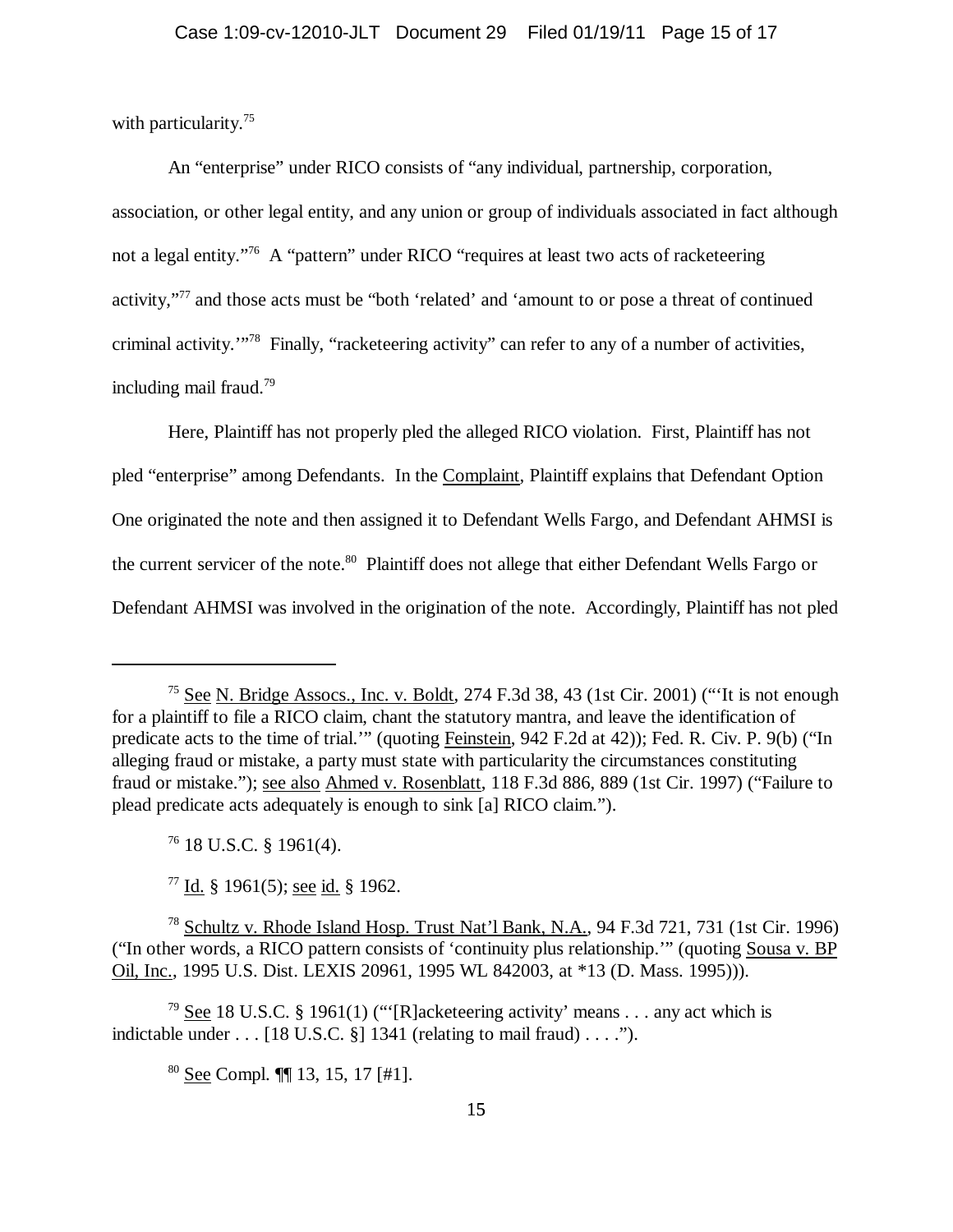facts sufficient to show an enterprise among Defendants.

Second, Plaintiff's Complaint does not establish a "pattern," as his entire claim is based on one loan transaction<sup>81</sup> rather than any type of related or continuous criminal activity.

Finally, Plaintiff has failed to properly plead that Defendants used the mails in furtherance of the alleged fraud. Although the Complaint alleges that Defendants "communicated and transmitted documents with each other through means using Telephone, Facsimiles and the United States Postal Service,"82 Plaintiff fails to plead the time, place, or content of these alleged activities.<sup>83</sup>

Accordingly, Plaintiff's RICO claim against all Defendants fails to meet the statutorily required elements and must be dismissed.

### F. Plaintiff's Cross Motions for Summary Judgment

Finally, because this court dismisses all counts of Plaintiff's Complaint, Plaintiff's Cross Motions for Summary Judgment against each Defendant must be denied.

IV. Conclusion

For the foregoing reasons, Defendants Wells Fargo and AHMSI's Motion to Dismiss [#10] is ALLOWED; Defendant Option One's Motion to Dismiss [#18] is ALLOWED; and Plaintiff's Cross Motions for Summary Judgment [#13, 20] are DENIED.

AN ORDER HAS ISSUED.

/s/ Joseph L. Tauro

 $82$  See Compl.  $\P$  88 [#1].

83 See Boldt, 274 F.3d at 43.

 $81$  See Compl. **[1]** 87–89 [#1].